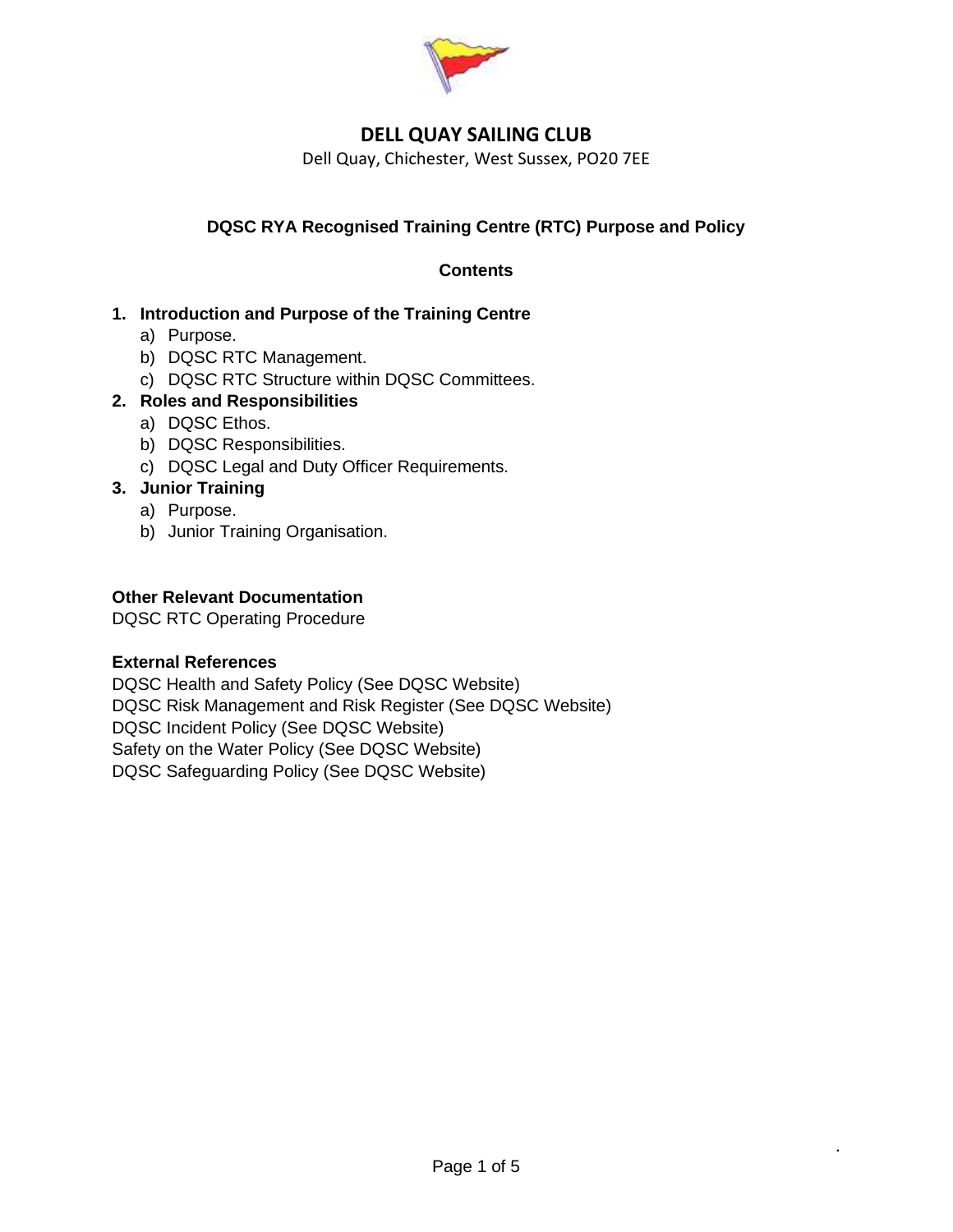

Dell Quay, Chichester, West Sussex, PO20 7EE

Approved by/date: General Committee/September 2020 Next Review: Annually Due January 2021

## **DQSC RYA Recognised Training Centre (RTC) Purpose and Policy**

#### **1. Introduction and Purpose of the Training Centre**

a) **Purpose.** DQSC Ltd (DQSC) is affiliated with the Royal Yachting Association (RYA) and recognises that having RYA recognised training will enhance the safety and capabilities of its members as well as acting as a membership recruitment enabler. To further this within the club, DQSC provides facilities for an RYA Recognised Training Centre (referred to now as the DQSC RTC) which delivers RYA recognised practical powerboat and dinghy sailing courses as well as, for example: RYA theory (Day Skipper), VHF Radio or First Aid and other courses to club members only. From time to time the club may offer other afloat training/courses or shore-based courses to members.

#### b) **DQSC RTC Management**.

- 1) The DQSC RTC is managed and administered in accordance with DQSC policies and procedures by the Training Centre Principal.
- 2) The Operating Procedures for the DQSC RTC are shown at Annex A and its Appendices.
- 3) In accordance with RYA Policy the DQSC RTC is audited annually by RYA inspection.

#### c) **DQSC RTC Structure within DQSC Committees**.

- 1) The DQSC RTC Principal is accountable to the Commodore DQSC via the Rear Commodore Sailing.
- 2) The Training Centre Principal is accountable to the Sailing Committee for the planning of appropriate courses to meet the DQSC prescribed level of qualification for the use of power boats as Patrol/Safety Boats and the coordination of other training activities.
- 3) The Principal of the DQSC RTC sits on the Sailing Committee.

#### **2. Roles and Responsibilities**

a) **DQSC Ethos**.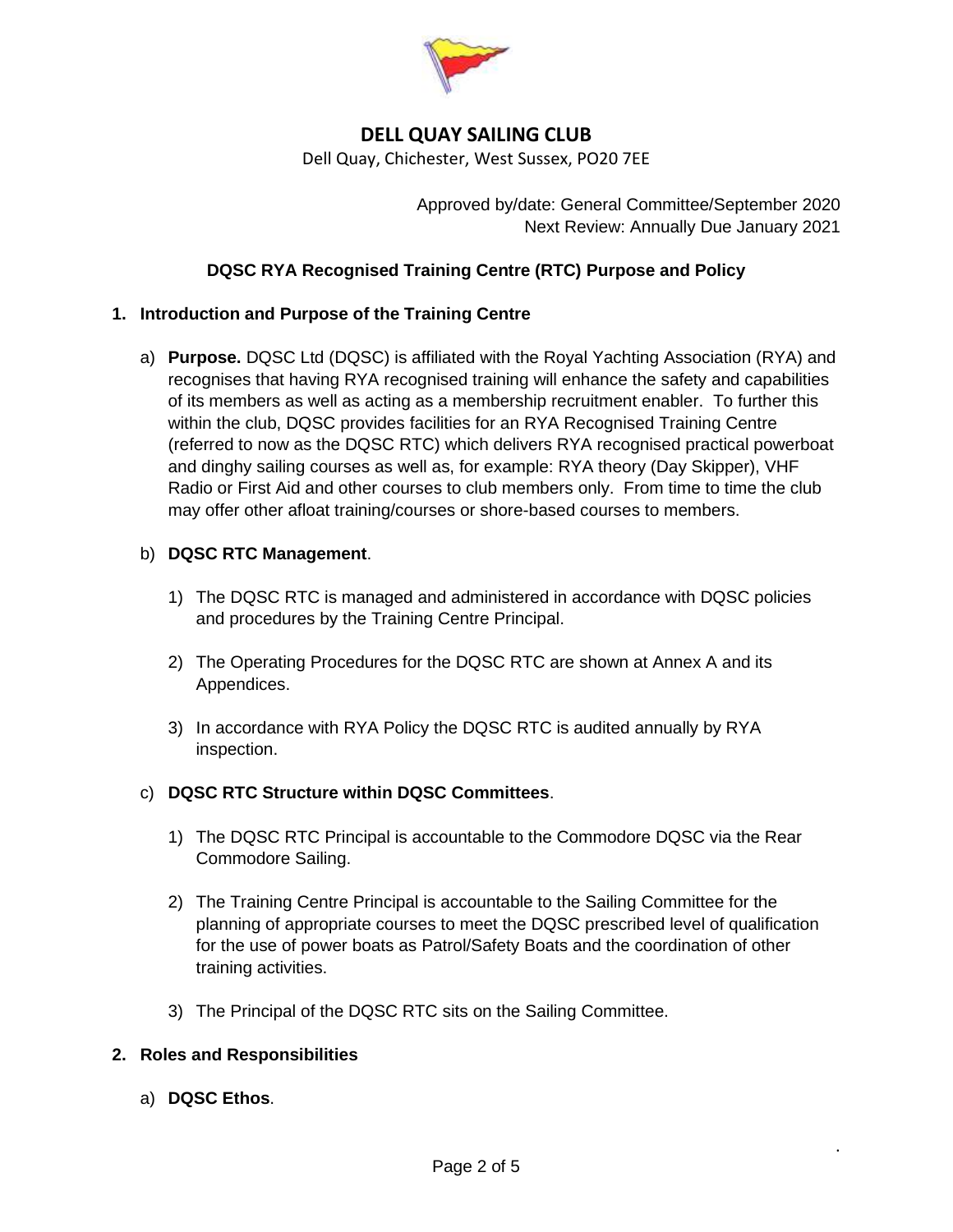

Dell Quay, Chichester, West Sussex, PO20 7EE

- i) DQSC is a volunteer run organisation and it should be noted that the club has polices (see DQSC Ops Manual Administration) relating to remuneration.
- ii) When/If DQSC sponsors members to become instructors, on completion of the course(s), a return of service to DQSC is required as follows:

## (1) **Assistant Instructors/Dinghy Instructors (AI/DI)**.

(a) AI/DI being trained by DQSC is required to give a minimum of 2+ years of service to DQSC to include 3 Junior weeks. Where the AI/DI would normally be eligible for duties during this period, they will be waived.

(b) On completion of the minimum 2 years' return of service requirement if the AI/DI is eligible for duties, instructing counts as a DQSC duty at the rate one course day equals one duty i.e. a two day course equals two duties. No other duties will be required; however, the instructor is free to do additional duties or instructing, but they won't be paid.

(c) Mature DI/SIs joining DQSC and or those already holding their DI qualification: Instructing counts as a DQSC duty at the rate one course day equals one duty i.e. a two day course equals two duties. No other duties will be required; however, the instructor is free to do additional duties or instructing, but they won't be paid.

# (2) **Powerboat Instructors (PI)**

(a) PI being trained by DQSC is required to give a minimum of 3 years of service to include at least 6 full weekend courses throughout that period. During this 3 year period, no additional duties will be required.

(b) After the 3 years' service, instructing counts as a DQSC duty (if appropriate) at the rate one course day equals one duty i.e. a two day course equals two duties. No other duties will be required; however the instructor is free to do additional duties or instructing, but they won't be paid.

(c) **PI's joining DQSC and or those already holding their PI qualification**: Instructing counts as a DQSC duty (if appropriate) at the rate one course day equals one duty i.e. a two day course equals two duties. No other duties will be required; however, the instructor is free to do additional duties or instructing, but they won't be paid.

.

iii) The role of Instructor counts towards the DQSC required minimum of two duties per year.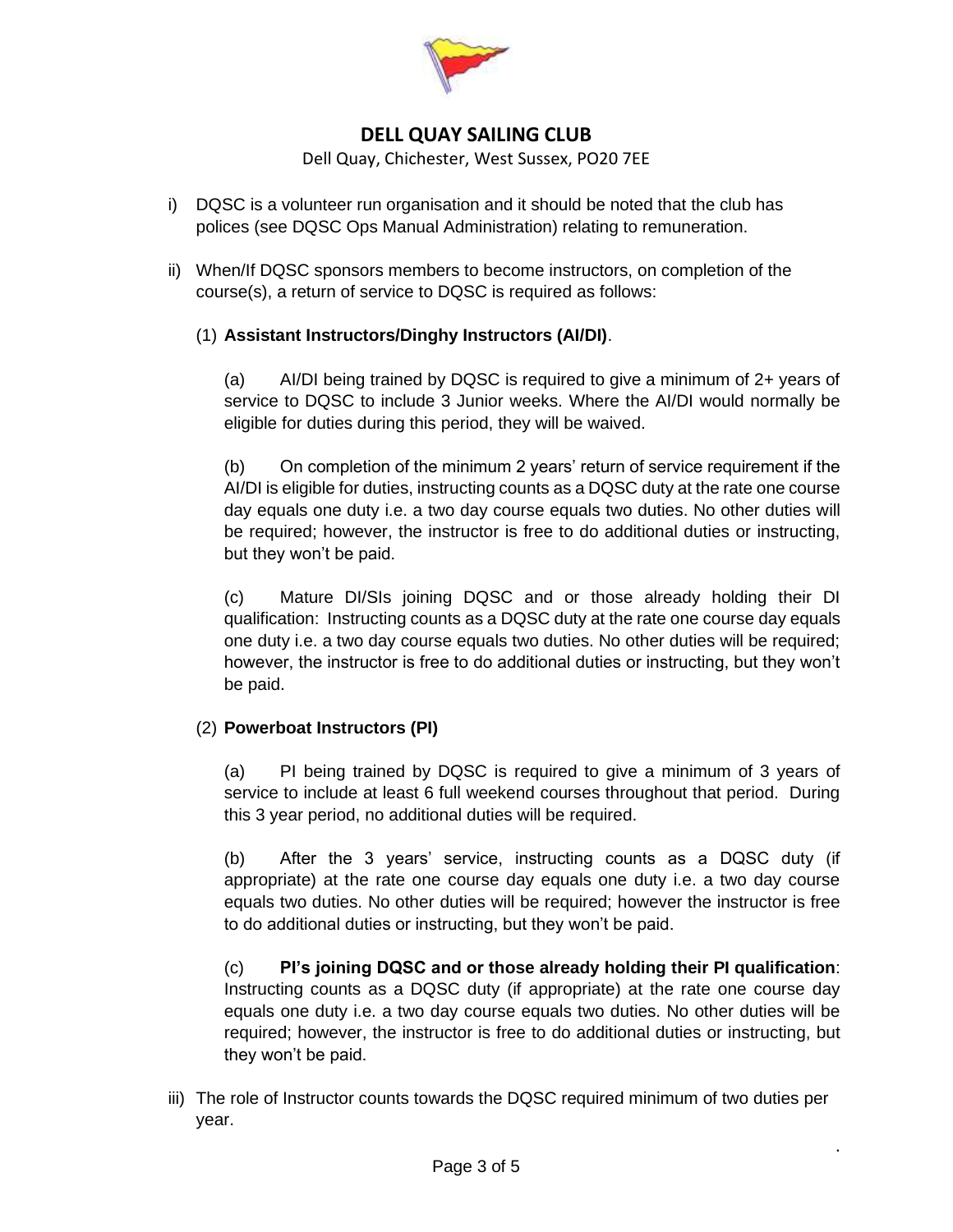

Dell Quay, Chichester, West Sussex, PO20 7EE

b) **DQSC Responsibilities**. The following table briefly outlines the major responsibilities for the named roles.

| <b>Role</b>                                    | <b>Responsibilities</b>                                                                                                                                                                                                                                                                                                                                             |
|------------------------------------------------|---------------------------------------------------------------------------------------------------------------------------------------------------------------------------------------------------------------------------------------------------------------------------------------------------------------------------------------------------------------------|
| Chief Instructor (Sailing)                     | Deputise in Principal's absence<br>$\bullet$<br>Assist the Principal in the management,<br>$\bullet$<br>mentoring and supervision of less<br>experienced Sailing Instructors.<br>The Chief Instructor Sailing is responsible to<br>$\bullet$<br>the Principal, mirroring the Principals<br>responsibilities and delivers the training to the<br>standards required. |
| Chief Instructor (Power)                       | Assist the Principal in the management,<br>$\bullet$<br>mentoring and supervision of less<br>experienced Powerboat Instructors.<br>Deputise in Principal's absence<br>٠<br>The Chief Instructor Power is responsible to<br>the Principal, mirroring the Principals<br>responsibilities and delivers the training to the<br>standards required.                      |
| <b>Senior Instructors</b>                      | Deliver an advanced instruction programme<br>$\bullet$<br>to participants.<br>Produce a course plan accommodating all<br>٠<br>participant abilities.<br>Ensure safety guidance is followed and<br>$\bullet$<br>implemented.<br>Responsible for groups on and off the water.<br>$\bullet$<br>Overseeing the safety of groups on and off<br>$\bullet$<br>the water.   |
| <b>Instructors &amp; Assistant Instructors</b> | Delivering RYA training material under the<br>$\bullet$<br>supervision of a senior instructor.<br>On and off water activity (including safety).<br>٠<br>Non-syllabus activity as required.<br>$\bullet$<br>Ensuring a safe environment is maintained at<br>all times, on and off the water.                                                                         |
| <b>DQSC RTC Students</b>                       | Be ready to undertake the course they have<br>$\bullet$<br>booked ie suitable clothing and equipment.<br>Contributing to their own safety on and off the<br>$\bullet$<br>water.                                                                                                                                                                                     |
| Senior Instructor in charge.                   | As per the Duty Officer Pack includes but is not<br>limited to:                                                                                                                                                                                                                                                                                                     |